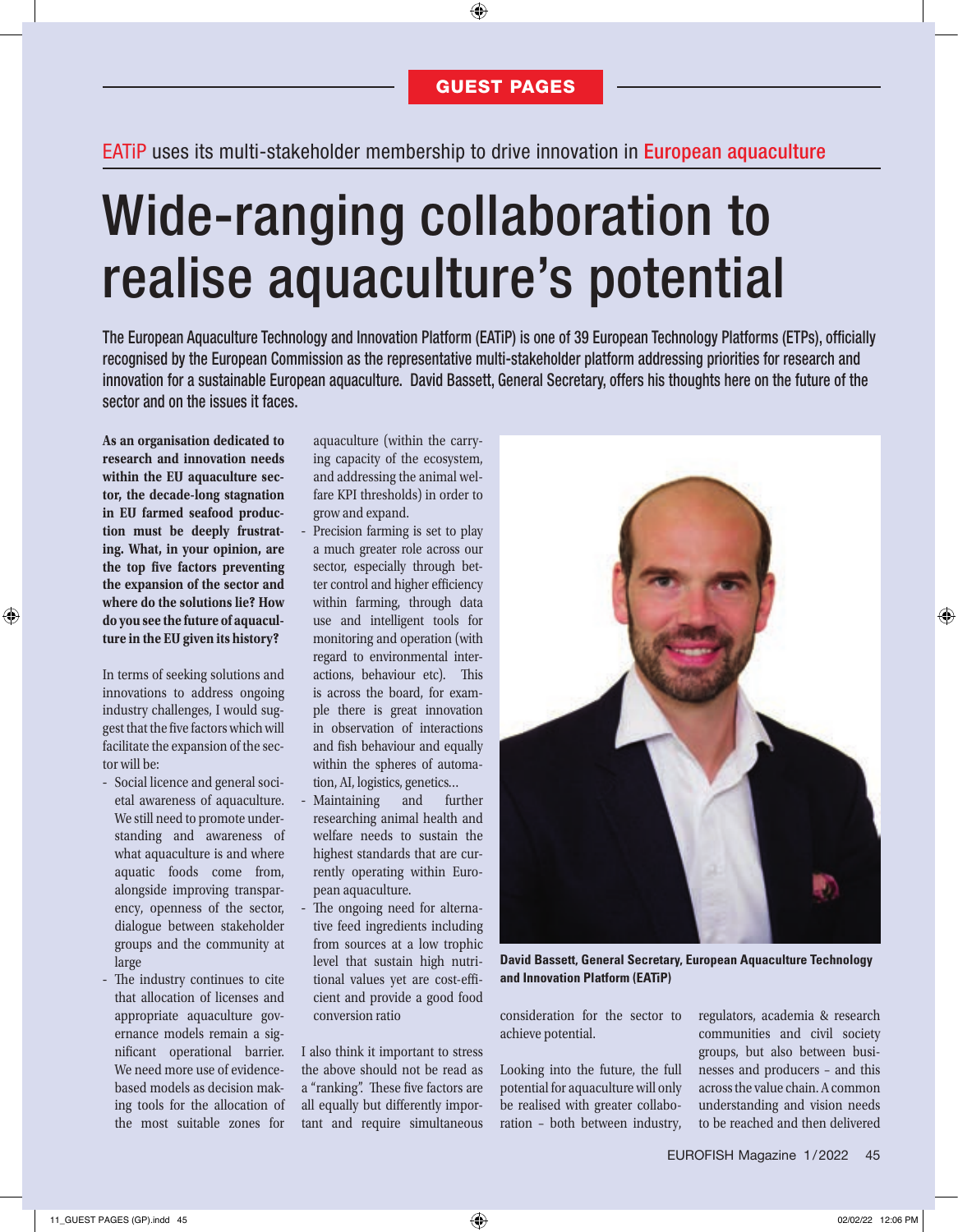#### The direction of fish farming in Europe is influenced by EATiP

## Strategic research for the aquaculture sector

Established in 2007, EATiP includes membership drawn from across the aquaculture industry value chain, alongside universities, research clusters, NGOs, civil society groups and associations and individual associate members. The not-for-profit platform is industry led, privately funded through membership subscriptions, and managed by a small central secretariat. A network of EATiP Mirror Platforms, national or regional multi-stakeholder clusters addressing aquaculture research & innovation needs, help drive forward the actions of the platform in conjunction with an agreed Strategic Research and Innovation Agenda (SRIA) and published recommendations. Communication and dissemination activities are key for EATiP, particularly with regard to participating in EU funded project activities. Including Mirror Platform membership the reach of the EATiP network is in excess of 900 organisations. Further information on EATiP activities and objectives – including the SRIA and services such as the EATiP online thematic forum events and "On the Horizon" project dissemination service is available via www.eatip.eu. If you are interested in supporting the work of EATiP, please contact secretariat@eatip.eu.



through such capacity building measures as to promote a vibrant and attractive sector.

**With its ability to produce healthy food with a low carbon footprint and to reduce pressure on wild stocks, aquaculture could make a signicant contribution to the EU's Green Deal, as well as to the UN sustainable development goals. How can this view of the potential of aquaculture be reconciled with the fact that the sector is bound up in red tape and competition from other activities that prevent it from expanding?**

It is of the greatest encouragement to us to see the high level political and policy support that is now being expressed not only in the Green Deal but also in the Farm2Fork Strategy, EU Organic Communication, EU Missions, Horizon Europe, and EU Algae Strategy among other policies, for both aquatic food production and also for how aquaculture can offer solutions to some of the environmental challenges we face – this is a really positive and affirming development. As with everything, education, knowledge and social acceptance will be key in allowing our sector to fulfil

potential. To do so will require demonstrations of best practice in all production systems, showing aquaculture operating within – or improving and restoring – aquatic ecosystems, carrying capacities and biodiversity, best practice in production and providing sustainable, nutritious, high quality, ethically produced food.

Farmed fish is met with scepti**cism among certain consumer segments, where it is considered to be of inferior quality**  compared with wild fish. Some also consider farmed fish to be **environmentally harmful and unhealthy to boot because of the use of antibiotics or other chemicals. How accurate is this perception and what will it take to turn it around? Does the level of acceptance of cultivated sh vary from one EU country to another? How can deeply ingrained attitudes be changed for the better?**

Education, marketing and promotional campaigns are essential here, all part of growing the social licence of the aquaculture sector. Cultivation of fish has taken place across Europe for centuries. Statistics show the consumption of fish is greatest amongst coastal and Mediterranean member states – perhaps unsurprisingly. However, the principle of farming our food is universally understood – exposure to innovations in aquatic farming systems through good communication and education campaigns, including into diet and food systems, is important.

Misconceptions and inaccurate assumptions about aquaculture production and products continue to be a source of disappointment and frustration to us all. In part, this can be attributed to the relative novelty of large-scale aquaculture production in Europe coupled with unhelpful, deliberately misleading or sensational press coverage. Combatting such misinformation or "fake news" is important and something an organisation such as EATiP can support in taking and promoting an open, objective, science-based approach.

On the specific question of antibiotics, statistics clearly show an almost negligible use of antibiotics in intensive aquaculture, and regulations in Europe are made according to the precautionary approach, being of the highest standard globally. The EU is currently undergoing a review exercise of antimicrobial use in farming in relation to the AMR debate and this extends to aquaculture too. EATiP is currently working with EC colleagues on this very topic. It is to be hoped that as part of the output from this exercise the strong position of aquaculture with regard to very low levels of antibiotic use will be highlighted and promoted.

More broadly, it is fair to say there is very little understanding and appreciation for the full range of ways in which aquaculture is interacting with the environment – often in a positive way! Again, education into aquatic ecosystems and the creation of an ocean literate society will help. All human activity has a certain impact, it is crucial to promote activities that occur within the carrying capacity of the ecosystems, and to promote a balanced narrative. I am confident that we are beginning to see evidence of this – for example the trend within the NGO community to identify aquaculture as a solution to aquatic environmental problems, coupled with developments such as a Nature Based Solutions and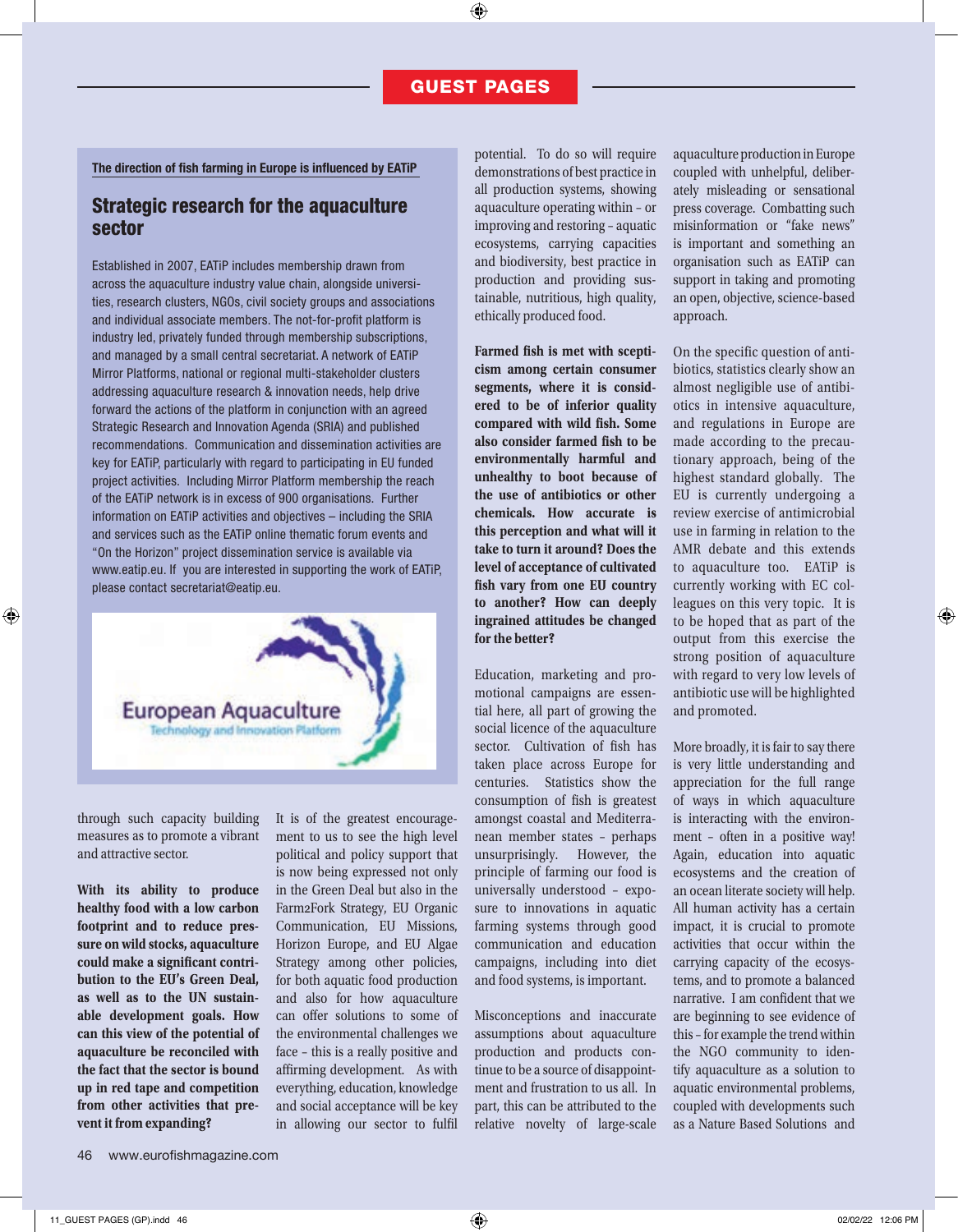

**Consumers need to be educated on the positive interactions between aquaculture and the environment. Pond farms provide a number of**  ecosystem services including the conservation of biodiversity, flood control, and groundwater retention.

the One Health / systems based approach. This shows a greater maturity in understanding the broader issues at stake when considering aquatic environmental interactions.

**e ability to control all the parameters in a RAS system has made it the obvious choice for the production of exotic species that require special conditions,**  African catfish, tilapia, kingfish, **or tropical shrimp, for example. What would it take to get European consumers to eat more African catsh or tilapia, species that are easier to produce than salmon or pike perch?**

Consumer habits, purchasing decisions and diet is a complex subject – and an area where research into diversification and adapting existing consumption patterns is currently being undertaken – including with regard to low trophic and alternative species.

The promotion of increasing the consumption of all aquatic foods as part of a healthy and nutritious diet is important here; explain and educate why consumers should choose fish, shellfish or aquatic plants and the rest will follow. That said, some key messages can always be reinforced, particularly concerning product quality, price / value for money and the high standards of food safety attached to European farmed fish products. Innovation extends to cooking and cuisine too – I am always struck by the explosion in the availability of global cuisine, particularly in our multi-cultural urban centres, over my lifetime and consumption of species such as catfish and tilapia will increase as part of this trend.

**Urban aquaculture is developing in some European cities**  where fish is grown either alone **or as part of a system in which crops are cultivated as well (aquaponics). Raising a source of healthful protein close to the consumer is an attractive idea, but do you see it ever becoming anything more than a niche activity?** 

As a personal observation, I have always found technical visits

to urban aquaponic sites to be among the most enjoyable and interesting, one has such a strong sense of standing next to real innovation in action when standing on-site.

It is important to remember that aquaponics targets and addresses a specific segment of the market. Yes, it is true to say that there are niche aspects to the products in terms of price and market penetration, but there is much else besides – for example the educational role of aquaponics sites and the focus on the circular economy.

Going forward there is going to be a need for many different food production systems – as we address food security and local food production in Europe.